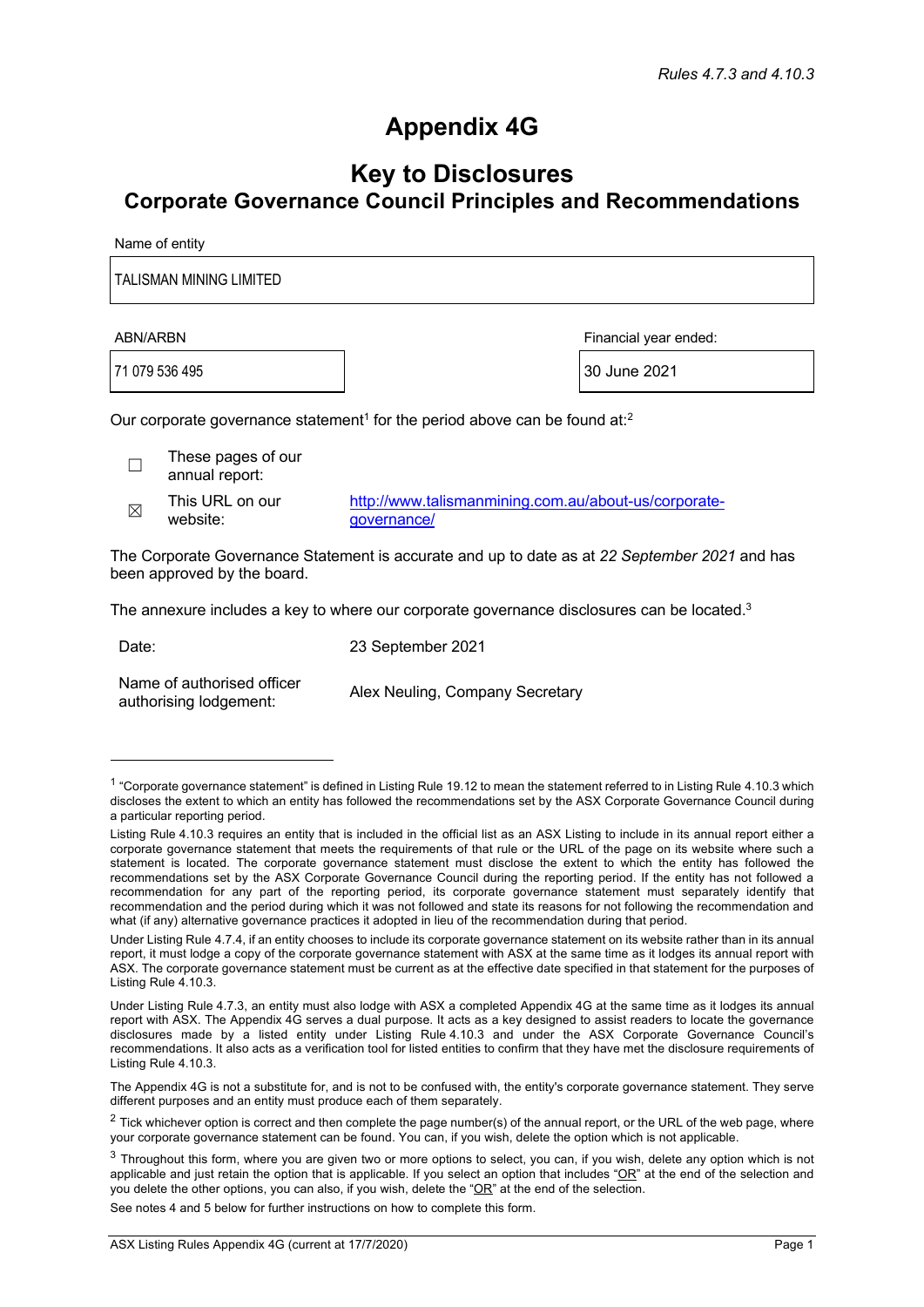## **ANNEXURE – KEY TO CORPORATE GOVERNANCE DISCLOSURES**

| <b>Corporate Governance Council recommendation</b> |                                                                                                                                                                                                                                                                                                                                                     | Where a box below is ticked, $4$ we have followed the<br>recommendation in full for the whole of the period above. We<br>have disclosed this in our Corporate Governance Statement: | Where a box below is ticked, we have NOT followed the<br>recommendation in full for the whole of the period above. Our<br>reasons for not doing so are: <sup>5</sup> |
|----------------------------------------------------|-----------------------------------------------------------------------------------------------------------------------------------------------------------------------------------------------------------------------------------------------------------------------------------------------------------------------------------------------------|-------------------------------------------------------------------------------------------------------------------------------------------------------------------------------------|----------------------------------------------------------------------------------------------------------------------------------------------------------------------|
|                                                    | <b>PRINCIPLE 1 – LAY SOLID FOUNDATIONS FOR MANAGEMENT AND OVERSIGHT</b>                                                                                                                                                                                                                                                                             |                                                                                                                                                                                     |                                                                                                                                                                      |
| 1.1                                                | A listed entity should have and disclose a board charter setting<br>out:<br>the respective roles and responsibilities of its board and<br>(a)<br>management; and<br>those matters expressly reserved to the board and those<br>(b)<br>delegated to management.                                                                                      | $\boxtimes$<br>and we have disclosed a copy of our board charter at:<br>http://www.talismanmining.com.au/about-us/corporate-governance/                                             |                                                                                                                                                                      |
| 1.2                                                | A listed entity should:<br>undertake appropriate checks before appointing a director or<br>(a)<br>senior executive or putting someone forward for election as<br>a director; and<br>provide security holders with all material information in its<br>(b)<br>possession relevant to a decision on whether or not to elect<br>or re-elect a director. | $\boxtimes$                                                                                                                                                                         |                                                                                                                                                                      |
| 1.3                                                | A listed entity should have a written agreement with each director<br>and senior executive setting out the terms of their appointment.                                                                                                                                                                                                              | $\boxtimes$                                                                                                                                                                         |                                                                                                                                                                      |
| 1.4                                                | The company secretary of a listed entity should be accountable<br>directly to the board, through the chair, on all matters to do with<br>the proper functioning of the board.                                                                                                                                                                       | $\boxtimes$                                                                                                                                                                         |                                                                                                                                                                      |

<sup>&</sup>lt;sup>4</sup> Tick the box in this column only if you have followed the relevant recommendation in full for the whole of the period above. Where the recommendation has a disclosure obligation attached, you must insert the location where that disclosure has been made, where indicated by the line with "*insert location*" underneath. If the disclosure in question has been made in your corporate governance statement, you need only insert "our corporate governance statement". If the disclosure has been made in your annual report, you should insert the page number(s) of your annual report (eg "pages 10-12 of our annual report"). If the disclosure has been made on your website, you should insert the URL of the web page where the disclosure has been made or can be accessed (eg "www.entityname.com.au/corporate governance/charters/").

<sup>&</sup>lt;sup>5</sup> If you have followed all of the Council's recommendations in full for the whole of the period above, you can, if you wish, delete this column from the form and re-format it.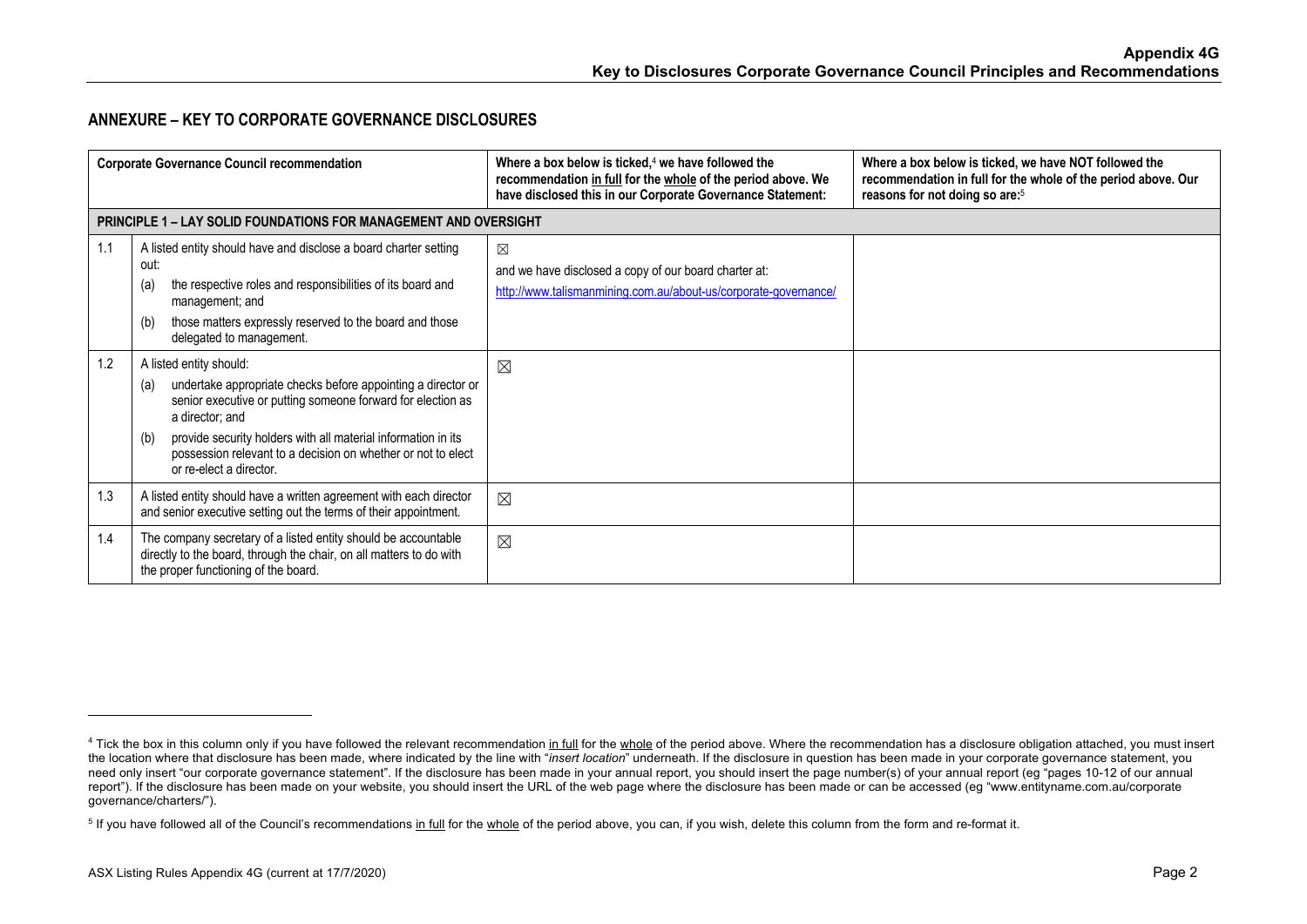|     | <b>Corporate Governance Council recommendation</b>                                                                                                                                                                                                                                                                                                                                                                                                                                                                                                                                                                                                                                                                                                                                                                                                                                                                                                                                                                                                                                                                                                                                                                                                                  | Where a box below is ticked, <sup>4</sup> we have followed the<br>recommendation in full for the whole of the period above. We<br>have disclosed this in our Corporate Governance Statement:                                                                                                                                                                                                                                                                                                                               | Where a box below is ticked, we have NOT followed the<br>recommendation in full for the whole of the period above. Our<br>reasons for not doing so are: <sup>5</sup> |
|-----|---------------------------------------------------------------------------------------------------------------------------------------------------------------------------------------------------------------------------------------------------------------------------------------------------------------------------------------------------------------------------------------------------------------------------------------------------------------------------------------------------------------------------------------------------------------------------------------------------------------------------------------------------------------------------------------------------------------------------------------------------------------------------------------------------------------------------------------------------------------------------------------------------------------------------------------------------------------------------------------------------------------------------------------------------------------------------------------------------------------------------------------------------------------------------------------------------------------------------------------------------------------------|----------------------------------------------------------------------------------------------------------------------------------------------------------------------------------------------------------------------------------------------------------------------------------------------------------------------------------------------------------------------------------------------------------------------------------------------------------------------------------------------------------------------------|----------------------------------------------------------------------------------------------------------------------------------------------------------------------|
| 1.5 | A listed entity should:<br>have and disclose a diversity policy;<br>(a)<br>through its board or a committee of the board set<br>(b)<br>measurable objectives for achieving gender diversity in the<br>composition of its board, senior executives and workforce<br>generally; and<br>disclose in relation to each reporting period:<br>(c)<br>the measurable objectives set for that period to<br>(1)<br>achieve gender diversity;<br>the entity's progress towards achieving those<br>(2)<br>objectives; and<br>either:<br>(3)<br>the respective proportions of men and women<br>(A)<br>on the board, in senior executive positions and<br>across the whole workforce (including how the<br>entity has defined "senior executive" for these<br>purposes); or<br>if the entity is a "relevant employer" under the<br>(B)<br>Workplace Gender Equality Act, the entity's<br>most recent "Gender Equality Indicators", as<br>defined in and published under that Act.<br>If the entity was in the S&P / ASX 300 Index at the<br>commencement of the reporting period, the measurable objective<br>for achieving gender diversity in the composition of its board<br>should be to have not less than 30% of its directors of each<br>gender within a specified period. | $\Box$<br>and we have disclosed a copy of our diversity policy at:<br>http://www.talismanmining.com.au/about-us/corporate-governance/<br>and we have disclosed the information referred to in paragraph (c)<br>at:<br>[insert location]<br>and if we were included in the S&P / ASX 300 Index at the<br>commencement of the reporting period our measurable objective for<br>achieving gender diversity in the composition of its board of not less<br>than 30% of its directors of each gender within a specified period. | set out in our Corporate Governance Statement<br>⊠                                                                                                                   |
| 1.6 | A listed entity should:<br>have and disclose a process for periodically evaluating the<br>(a)<br>performance of the board, its committees and individual<br>directors; and<br>disclose for each reporting period whether a performance<br>(b)<br>evaluation has been undertaken in accordance with that<br>process during or in respect of that period.                                                                                                                                                                                                                                                                                                                                                                                                                                                                                                                                                                                                                                                                                                                                                                                                                                                                                                             | $\boxtimes$<br>and we have disclosed the evaluation process referred to in<br>paragraph (a) at:<br>http://www.talismanmining.com.au/about-us/corporate-governance/<br>and whether a performance evaluation was undertaken for the<br>reporting period in accordance with that process at:<br>Page 3 of our Corporate Governance Statement                                                                                                                                                                                  |                                                                                                                                                                      |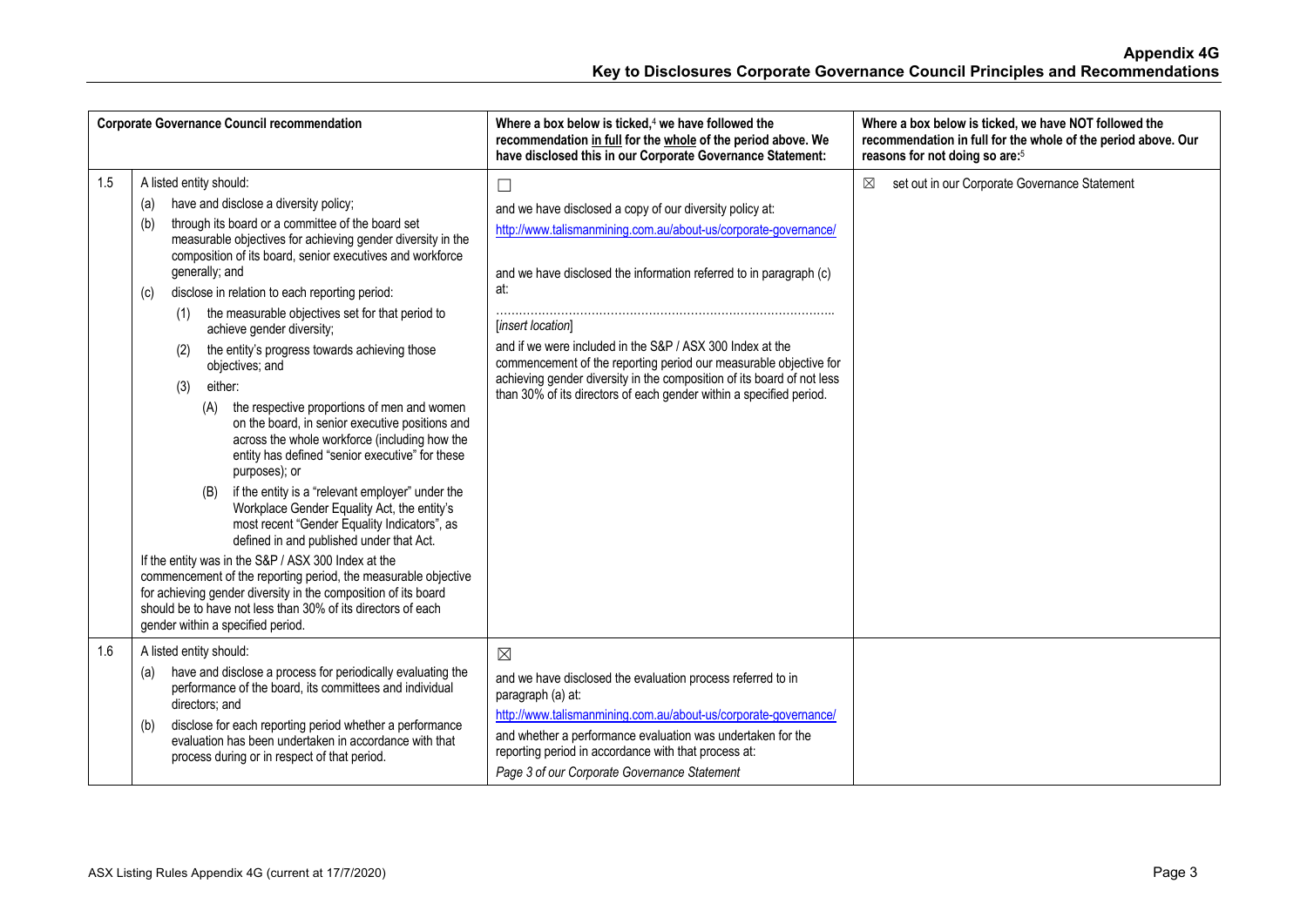| <b>Corporate Governance Council recommendation</b> |                                                                                                                                                                                                                                                                                                                                                    | Where a box below is ticked, $4$ we have followed the<br>recommendation in full for the whole of the period above. We<br>have disclosed this in our Corporate Governance Statement:                                                                                                                                             | Where a box below is ticked, we have NOT followed the<br>recommendation in full for the whole of the period above. Our<br>reasons for not doing so are: <sup>5</sup> |
|----------------------------------------------------|----------------------------------------------------------------------------------------------------------------------------------------------------------------------------------------------------------------------------------------------------------------------------------------------------------------------------------------------------|---------------------------------------------------------------------------------------------------------------------------------------------------------------------------------------------------------------------------------------------------------------------------------------------------------------------------------|----------------------------------------------------------------------------------------------------------------------------------------------------------------------|
|                                                    | A listed entity should:<br>have and disclose a process for evaluating the performance<br>(a)<br>of its senior executives at least once every reporting period;<br>and<br>disclose for each reporting period whether a performance<br>(b)<br>evaluation has been undertaken in accordance with that<br>process during or in respect of that period. | ⊠<br>and we have disclosed the evaluation process referred to in<br>paragraph (a) at:<br>http://www.talismanmining.com.au/about-us/corporate-governance/<br>and whether a performance evaluation was undertaken for the<br>reporting period in accordance with that process at:<br>Page 3 of our Corporate Governance Statement |                                                                                                                                                                      |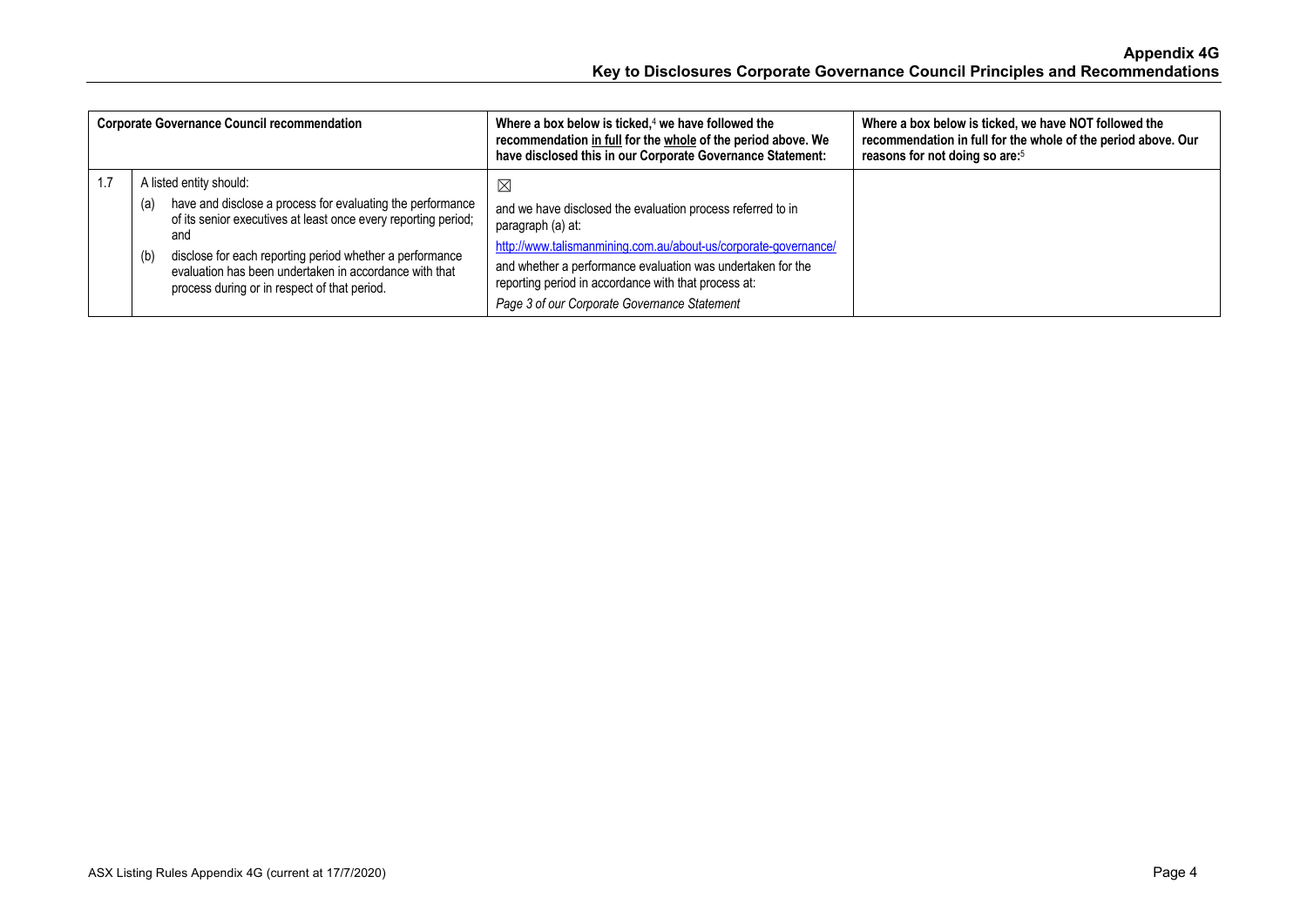| <b>Corporate Governance Council recommendation</b> |                                                                                                                                                                                                                                                                                                                                                                                                                                                                                                                                                                                                                                                                                                                                                                                                                                                                                    | Where a box below is ticked, <sup>4</sup> we have followed the<br>recommendation in full for the whole of the period above. We<br>have disclosed this in our Corporate Governance Statement:                                                                                                                                                                                     | Where a box below is ticked, we have NOT followed the<br>recommendation in full for the whole of the period above. Our<br>reasons for not doing so are: <sup>5</sup> |
|----------------------------------------------------|------------------------------------------------------------------------------------------------------------------------------------------------------------------------------------------------------------------------------------------------------------------------------------------------------------------------------------------------------------------------------------------------------------------------------------------------------------------------------------------------------------------------------------------------------------------------------------------------------------------------------------------------------------------------------------------------------------------------------------------------------------------------------------------------------------------------------------------------------------------------------------|----------------------------------------------------------------------------------------------------------------------------------------------------------------------------------------------------------------------------------------------------------------------------------------------------------------------------------------------------------------------------------|----------------------------------------------------------------------------------------------------------------------------------------------------------------------|
|                                                    | PRINCIPLE 2 - STRUCTURE THE BOARD TO BE EFFECTIVE AND ADD VALUE                                                                                                                                                                                                                                                                                                                                                                                                                                                                                                                                                                                                                                                                                                                                                                                                                    |                                                                                                                                                                                                                                                                                                                                                                                  |                                                                                                                                                                      |
| 2.1                                                | The board of a listed entity should:<br>have a nomination committee which:<br>(a)<br>has at least three members, a majority of whom are<br>(1)<br>independent directors; and<br>is chaired by an independent director,<br>(2)<br>and disclose:<br>the charter of the committee;<br>(3)<br>the members of the committee; and<br>(4)<br>as at the end of each reporting period, the number<br>(5)<br>of times the committee met throughout the period<br>and the individual attendances of the members at<br>those meetings; or<br>if it does not have a nomination committee, disclose that<br>(b)<br>fact and the processes it employs to address board<br>succession issues and to ensure that the board has the<br>appropriate balance of skills, knowledge, experience,<br>independence and diversity to enable it to discharge its<br>duties and responsibilities effectively. | $\boxtimes$<br>[If the entity complies with paragraph (a):]<br>and we have disclosed a copy of the charter of the committee at:<br>http://www.talismanmining.com.au/about-us/corporate-governance/<br>and the information referred to in paragraphs (4) and (5) at:<br>Page 3 of our Corporate Governance Statement and 2021 Annual<br>Report (Directors' Report pages 15 to 19) |                                                                                                                                                                      |
| 2.2                                                | A listed entity should have and disclose a board skills matrix<br>setting out the mix of skills that the board currently has or is<br>looking to achieve in its membership.                                                                                                                                                                                                                                                                                                                                                                                                                                                                                                                                                                                                                                                                                                        | $\boxtimes$<br>and we have disclosed our board skills matrix at:<br>Pages 3 & 4 of our Corporate Governance Statement                                                                                                                                                                                                                                                            |                                                                                                                                                                      |
| 2.3                                                | A listed entity should disclose:<br>the names of the directors considered by the board to be<br>(a)<br>independent directors;<br>if a director has an interest, position, affiliation or<br>(b)<br>relationship of the type described in Box 2.3 but the board<br>is of the opinion that it does not compromise the<br>independence of the director, the nature of the interest,<br>position or relationship in question and an explanation of<br>why the board is of that opinion; and<br>the length of service of each director.<br>(c)                                                                                                                                                                                                                                                                                                                                          | $\boxtimes$<br>and we have disclosed the names of the directors considered by the<br>board to be independent directors at:<br>Page 4 of our Corporate Governance Statement<br>and, where applicable, the information referred to in paragraph (b)<br>at:<br>N/A<br>and the length of service of each director at:<br>2021 Annual Report (Directors' Report pages 15 to 19)       |                                                                                                                                                                      |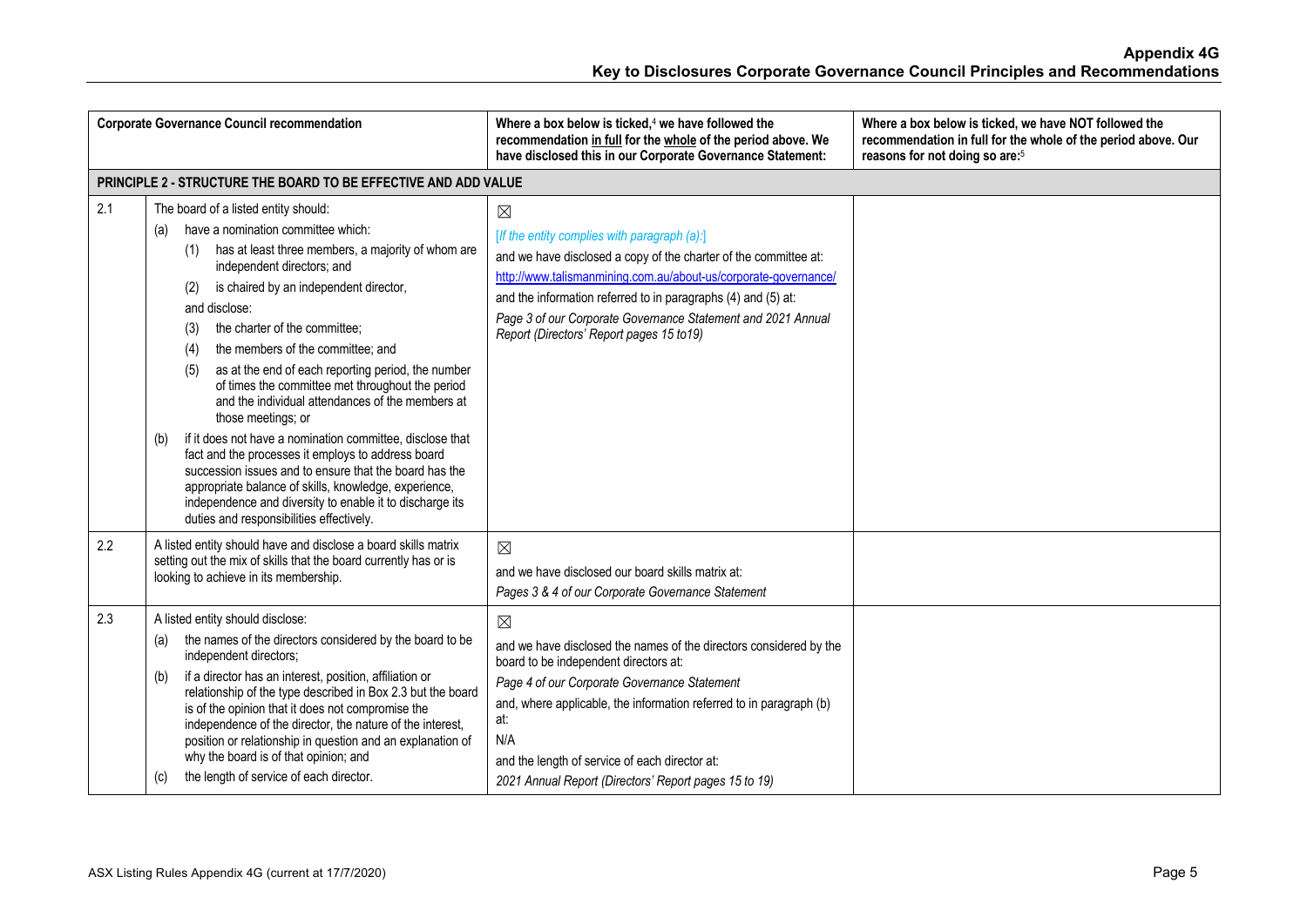| <b>Corporate Governance Council recommendation</b> |                                                                                                                                                                                                                                                                                               | Where a box below is ticked, <sup>4</sup> we have followed the<br>recommendation in full for the whole of the period above. We<br>have disclosed this in our Corporate Governance Statement: | Where a box below is ticked, we have NOT followed the<br>recommendation in full for the whole of the period above. Our<br>reasons for not doing so are: <sup>5</sup> |
|----------------------------------------------------|-----------------------------------------------------------------------------------------------------------------------------------------------------------------------------------------------------------------------------------------------------------------------------------------------|----------------------------------------------------------------------------------------------------------------------------------------------------------------------------------------------|----------------------------------------------------------------------------------------------------------------------------------------------------------------------|
| 2.4                                                | A majority of the board of a listed entity should be independent<br>directors.                                                                                                                                                                                                                | $\boxtimes$                                                                                                                                                                                  |                                                                                                                                                                      |
| 2.5                                                | The chair of the board of a listed entity should be an<br>independent director and, in particular, should not be the same<br>person as the CEO of the entity.                                                                                                                                 | $\Box$                                                                                                                                                                                       | set out in our Corporate Governance Statement<br>⊠                                                                                                                   |
| 2.6                                                | A listed entity should have a program for inducting new<br>directors and for periodically reviewing whether there is a need<br>for existing directors to undertake professional development to<br>maintain the skills and knowledge needed to perform their role<br>as directors effectively. | $\boxtimes$                                                                                                                                                                                  |                                                                                                                                                                      |
|                                                    | PRINCIPLE 3 - INSTIL A CULTURE OF ACTING LAWFULLY, ETHICALLY AND RESPONSIBLY                                                                                                                                                                                                                  |                                                                                                                                                                                              |                                                                                                                                                                      |
| 3.1                                                | A listed entity should articulate and disclose its values.                                                                                                                                                                                                                                    | $\boxtimes$<br>and we have disclosed our values at:<br>Page 4 of our Corporate Governance Statement                                                                                          |                                                                                                                                                                      |
| 3.2                                                | A listed entity should:<br>have and disclose a code of conduct for its directors.<br>(a)<br>senior executives and employees; and<br>ensure that the board or a committee of the board is<br>(b)<br>informed of any material breaches of that code.                                            | $\boxtimes$<br>and we have disclosed our code of conduct at:<br>http://www.talismanmining.com.au/about-us/corporate-governance/                                                              |                                                                                                                                                                      |
| 3.3                                                | A listed entity should:<br>have and disclose a whistleblower policy; and<br>(a)<br>ensure that the board or a committee of the board is<br>(b)<br>informed of any material incidents reported under that<br>policy.                                                                           | $\boxtimes$<br>and we have disclosed our whistleblower policy at:<br>http://www.talismanmining.com.au/about-us/corporate-governance/                                                         |                                                                                                                                                                      |
| 3.4                                                | A listed entity should:<br>have and disclose an anti-bribery and corruption policy;<br>(a)<br>and<br>ensure that the board or committee of the board is<br>(b)<br>informed of any material breaches of that policy.                                                                           | $\boxtimes$<br>and we have disclosed our anti-bribery and corruption policy at:<br>http://www.talismanmining.com.au/about-us/corporate-governance/                                           |                                                                                                                                                                      |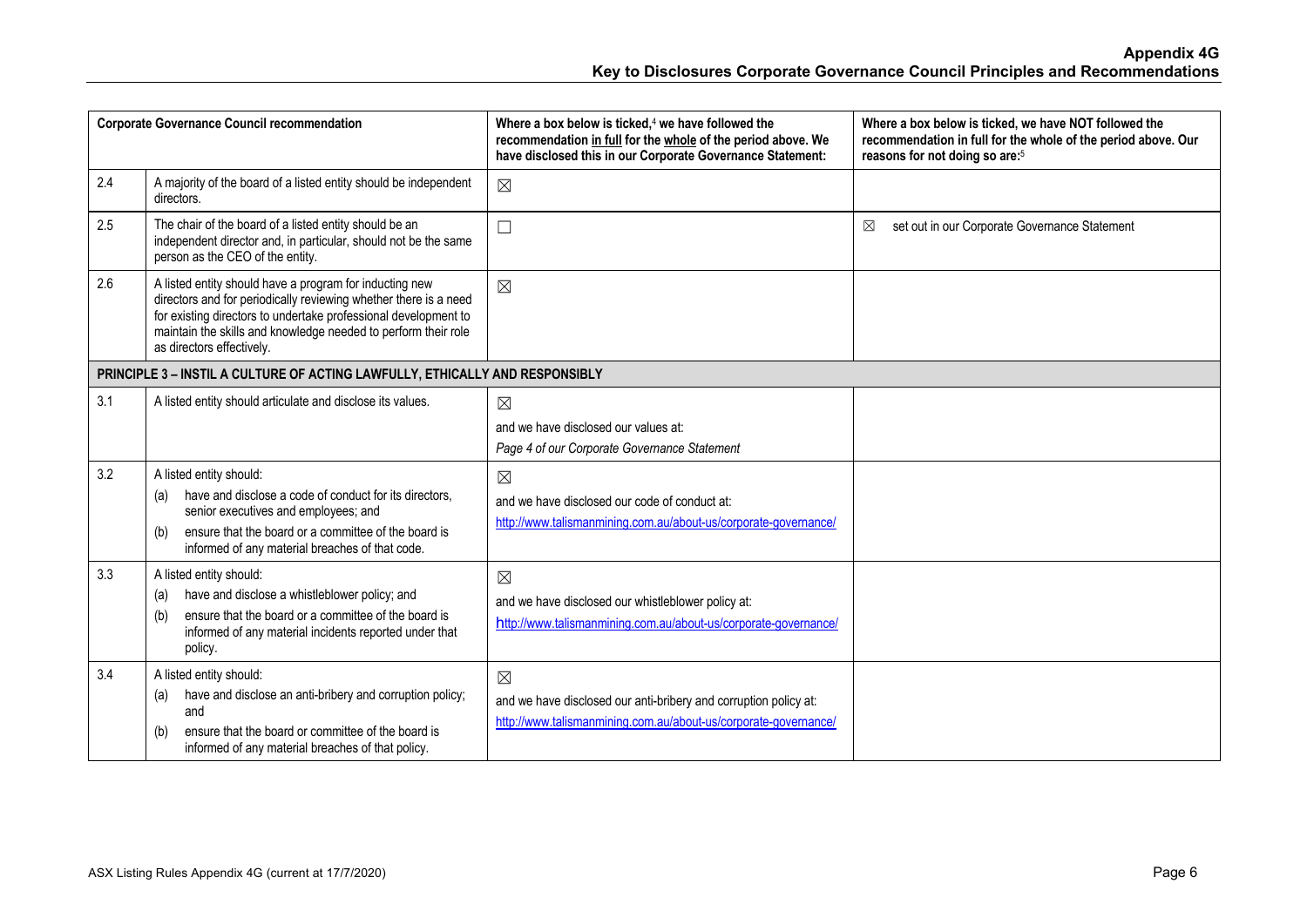|     | <b>Corporate Governance Council recommendation</b>                                                                                                                                                                                                                                                                                                                                                                                                                                                                                                                                                                                                                                                                                                                                                                                                                                                                                                                                                  | Where a box below is ticked, <sup>4</sup> we have followed the<br>recommendation in full for the whole of the period above. We<br>have disclosed this in our Corporate Governance Statement:                                                                                                                                 | Where a box below is ticked, we have NOT followed the<br>recommendation in full for the whole of the period above. Our<br>reasons for not doing so are: <sup>5</sup> |
|-----|-----------------------------------------------------------------------------------------------------------------------------------------------------------------------------------------------------------------------------------------------------------------------------------------------------------------------------------------------------------------------------------------------------------------------------------------------------------------------------------------------------------------------------------------------------------------------------------------------------------------------------------------------------------------------------------------------------------------------------------------------------------------------------------------------------------------------------------------------------------------------------------------------------------------------------------------------------------------------------------------------------|------------------------------------------------------------------------------------------------------------------------------------------------------------------------------------------------------------------------------------------------------------------------------------------------------------------------------|----------------------------------------------------------------------------------------------------------------------------------------------------------------------|
|     | <b>PRINCIPLE 4 - SAFEGUARD THE INTEGRITY OF CORPORATE REPORTS</b>                                                                                                                                                                                                                                                                                                                                                                                                                                                                                                                                                                                                                                                                                                                                                                                                                                                                                                                                   |                                                                                                                                                                                                                                                                                                                              |                                                                                                                                                                      |
| 4.1 | The board of a listed entity should:<br>have an audit committee which:<br>(a)<br>has at least three members, all of whom are non-<br>(1)<br>executive directors and a majority of whom are<br>independent directors; and<br>is chaired by an independent director, who is not<br>(2)<br>the chair of the board,<br>and disclose:<br>the charter of the committee;<br>(3)<br>the relevant qualifications and experience of the<br>(4)<br>members of the committee; and<br>in relation to each reporting period, the number of<br>(5)<br>times the committee met throughout the period and<br>the individual attendances of the members at those<br>meetings; or<br>if it does not have an audit committee, disclose that fact<br>(b)<br>and the processes it employs that independently verify<br>and safeguard the integrity of its corporate reporting,<br>including the processes for the appointment and removal<br>of the external auditor and the rotation of the audit<br>engagement partner. | $\boxtimes$<br>[If the entity complies with paragraph (a):]<br>and we have disclosed a copy of the charter of the committee at:<br>http://www.talismanmining.com.au/about-us/corporate-governance/<br>and the information referred to in paragraphs (4) and (5) at:<br>2021 Annual Report (Directors' Report pages 15 to 19) |                                                                                                                                                                      |
| 4.2 | The board of a listed entity should, before it approves the<br>entity's financial statements for a financial period, receive from<br>its CEO and CFO a declaration that, in their opinion, the<br>financial records of the entity have been properly maintained<br>and that the financial statements comply with the appropriate<br>accounting standards and give a true and fair view of the<br>financial position and performance of the entity and that the<br>opinion has been formed on the basis of a sound system of risk<br>management and internal control which is operating effectively.                                                                                                                                                                                                                                                                                                                                                                                                 | $\boxtimes$                                                                                                                                                                                                                                                                                                                  |                                                                                                                                                                      |
| 4.3 | A listed entity should disclose its process to verify the integrity<br>of any periodic corporate report it releases to the market that is<br>not audited or reviewed by an external auditor.                                                                                                                                                                                                                                                                                                                                                                                                                                                                                                                                                                                                                                                                                                                                                                                                        | $\boxtimes$                                                                                                                                                                                                                                                                                                                  |                                                                                                                                                                      |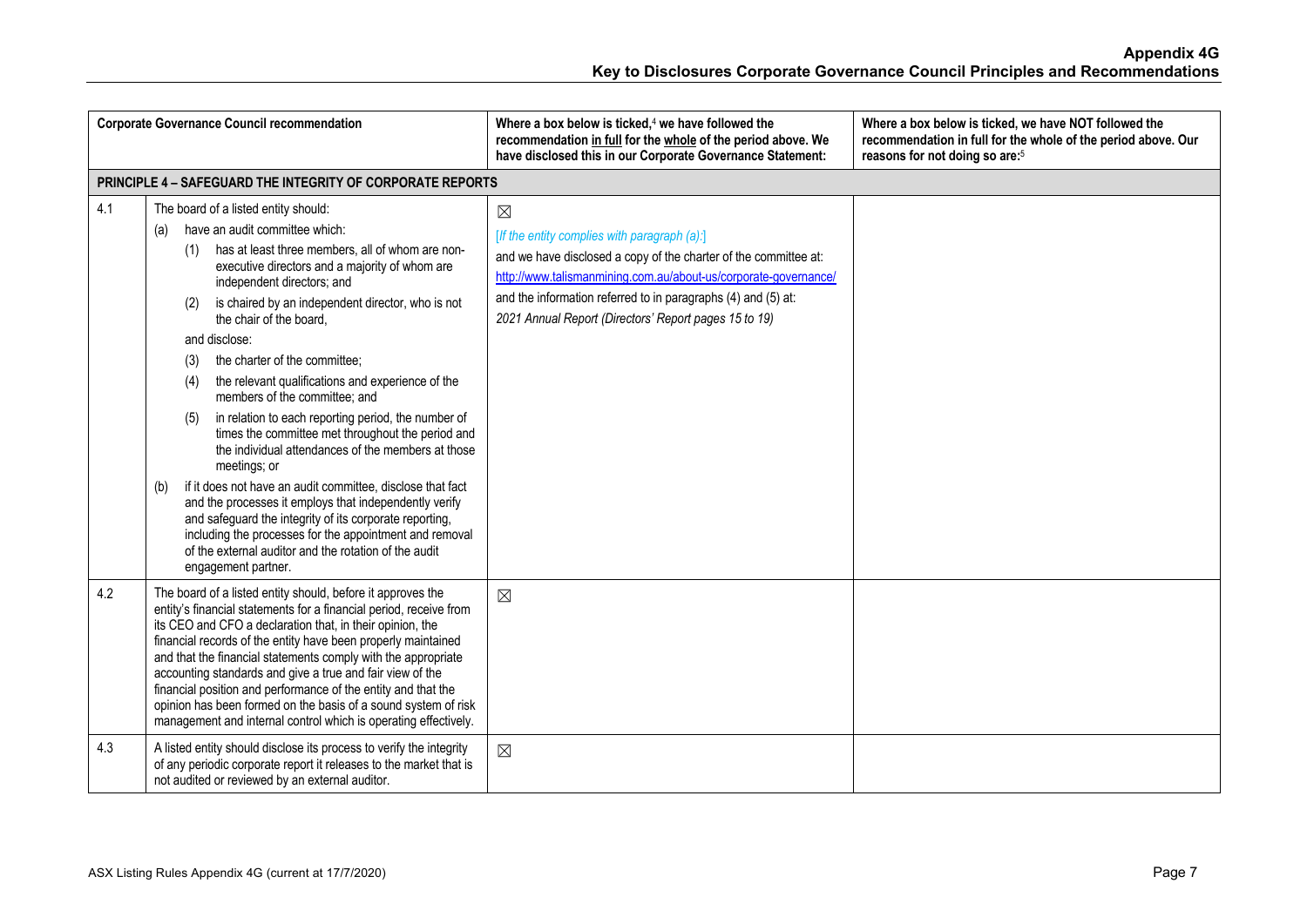| <b>Corporate Governance Council recommendation</b>   |                                                                                                                                                                                                                    | Where a box below is ticked, <sup>4</sup> we have followed the<br>recommendation in full for the whole of the period above. We<br>have disclosed this in our Corporate Governance Statement: | Where a box below is ticked, we have NOT followed the<br>recommendation in full for the whole of the period above. Our<br>reasons for not doing so are: <sup>5</sup> |
|------------------------------------------------------|--------------------------------------------------------------------------------------------------------------------------------------------------------------------------------------------------------------------|----------------------------------------------------------------------------------------------------------------------------------------------------------------------------------------------|----------------------------------------------------------------------------------------------------------------------------------------------------------------------|
|                                                      | <b>PRINCIPLE 5 - MAKE TIMELY AND BALANCED DISCLOSURE</b>                                                                                                                                                           |                                                                                                                                                                                              |                                                                                                                                                                      |
| 5.1                                                  | A listed entity should have and disclose a written policy for<br>complying with its continuous disclosure obligations under<br>listing rule 3.1.                                                                   | $\boxtimes$<br>and we have disclosed our continuous disclosure compliance policy<br>at:<br>http://www.talismanmining.com.au/about-us/corporate-governance/                                   |                                                                                                                                                                      |
| 5.2                                                  | A listed entity should ensure that its board receives copies of all<br>material market announcements promptly after they have been<br>made.                                                                        | $\boxtimes$                                                                                                                                                                                  |                                                                                                                                                                      |
| 5.3                                                  | A listed entity that gives a new and substantive investor or<br>analyst presentation should release a copy of the presentation<br>materials on the ASX Market Announcements Platform ahead<br>of the presentation. | $\boxtimes$                                                                                                                                                                                  |                                                                                                                                                                      |
| PRINCIPLE 6 - RESPECT THE RIGHTS OF SECURITY HOLDERS |                                                                                                                                                                                                                    |                                                                                                                                                                                              |                                                                                                                                                                      |
| 6.1                                                  | A listed entity should provide information about itself and its<br>governance to investors via its website.                                                                                                        | $\boxtimes$<br>and we have disclosed information about us and our governance on<br>our website at:<br>http://www.talismanmining.com.au/                                                      |                                                                                                                                                                      |
| 6.2                                                  | A listed entity should have an investor relations program that<br>facilitates effective two-way communication with investors.                                                                                      | $\boxtimes$                                                                                                                                                                                  |                                                                                                                                                                      |
| 6.3                                                  | A listed entity should disclose how it facilitates and encourages<br>participation at meetings of security holders.                                                                                                | $\boxtimes$<br>and we have disclosed how we facilitate and encourage participation<br>at meetings of security holders at:<br>http://www.talismanmining.com.au/about-us/corporate-governance/ |                                                                                                                                                                      |
| 6.4                                                  | A listed entity should ensure that all substantive resolutions at a<br>meeting of security holders are decided by a poll rather than by<br>a show of hands.                                                        | $\boxtimes$                                                                                                                                                                                  |                                                                                                                                                                      |
| 6.5                                                  | A listed entity should give security holders the option to receive<br>communications from, and send communications to, the entity<br>and its security registry electronically.                                     | $\boxtimes$                                                                                                                                                                                  |                                                                                                                                                                      |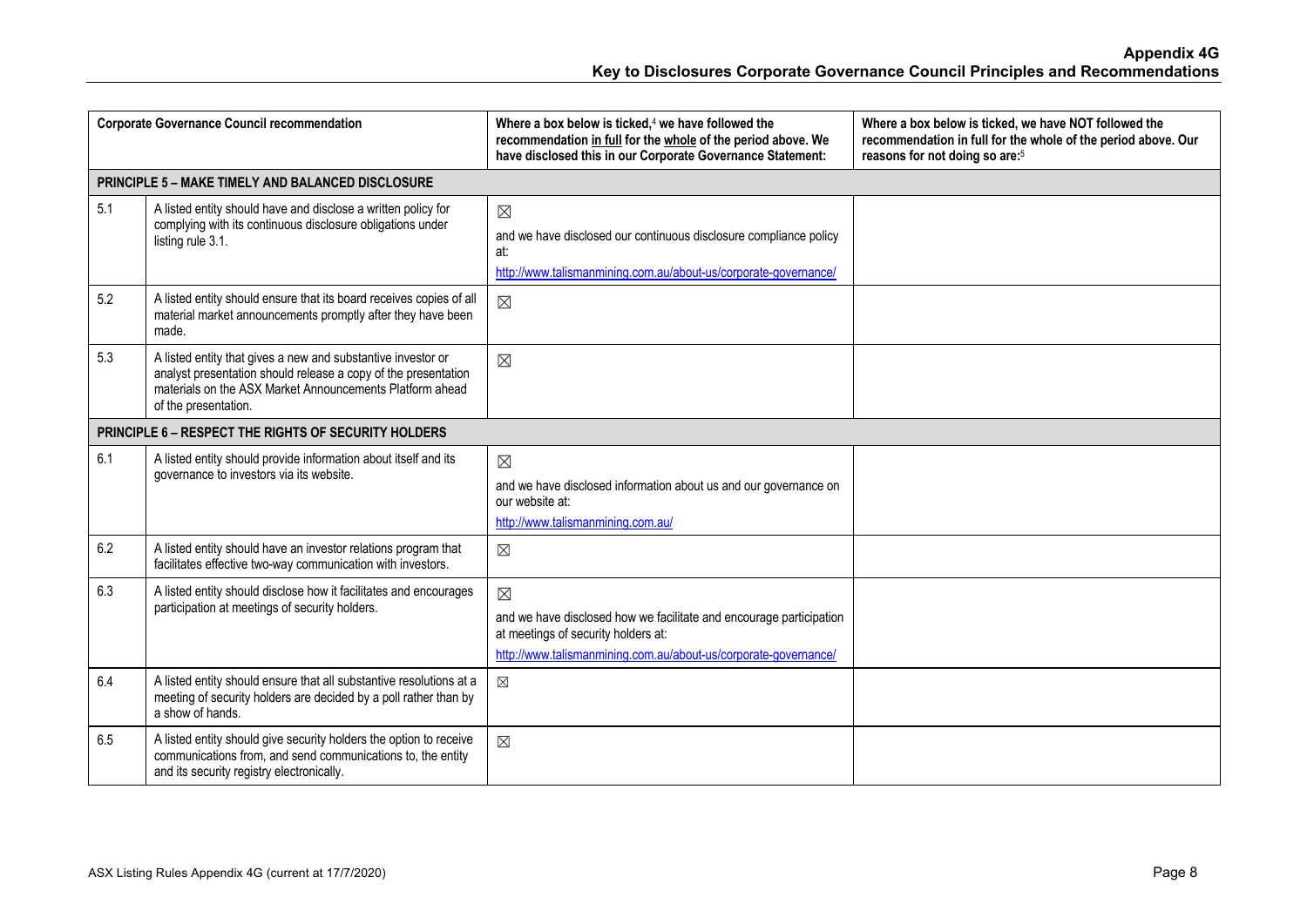| <b>Corporate Governance Council recommendation</b> |                                                                                                                                                                                                                                                                                                                                                                                                                                                                                                                                                                                                                                                                                                                                                                              | Where a box below is ticked, <sup>4</sup> we have followed the<br>recommendation in full for the whole of the period above. We<br>have disclosed this in our Corporate Governance Statement:                                                                                                                                                                                                                                                                                                                                                                             | Where a box below is ticked, we have NOT followed the<br>recommendation in full for the whole of the period above. Our<br>reasons for not doing so are: <sup>5</sup> |
|----------------------------------------------------|------------------------------------------------------------------------------------------------------------------------------------------------------------------------------------------------------------------------------------------------------------------------------------------------------------------------------------------------------------------------------------------------------------------------------------------------------------------------------------------------------------------------------------------------------------------------------------------------------------------------------------------------------------------------------------------------------------------------------------------------------------------------------|--------------------------------------------------------------------------------------------------------------------------------------------------------------------------------------------------------------------------------------------------------------------------------------------------------------------------------------------------------------------------------------------------------------------------------------------------------------------------------------------------------------------------------------------------------------------------|----------------------------------------------------------------------------------------------------------------------------------------------------------------------|
|                                                    | <b>PRINCIPLE 7 - RECOGNISE AND MANAGE RISK</b>                                                                                                                                                                                                                                                                                                                                                                                                                                                                                                                                                                                                                                                                                                                               |                                                                                                                                                                                                                                                                                                                                                                                                                                                                                                                                                                          |                                                                                                                                                                      |
| 7.1                                                | The board of a listed entity should:<br>have a committee or committees to oversee risk, each of<br>(a)<br>which:<br>has at least three members, a majority of whom are<br>(1)<br>independent directors; and<br>is chaired by an independent director,<br>(2)<br>and disclose:<br>the charter of the committee;<br>(3)<br>the members of the committee; and<br>(4)<br>as at the end of each reporting period, the number<br>(5)<br>of times the committee met throughout the period<br>and the individual attendances of the members at<br>those meetings; or<br>if it does not have a risk committee or committees that<br>(b)<br>satisfy (a) above, disclose that fact and the processes it<br>employs for overseeing the entity's risk management<br>framework.            | $\boxtimes$<br>[If the entity complies with paragraph (b):]<br>and we have disclosed the fact that we do not have a risk committee<br>or committees that satisfy (a) and the processes we employ for<br>overseeing our risk management framework at:<br>Pages 7 & 8 of our Corporate Governance Statement                                                                                                                                                                                                                                                                |                                                                                                                                                                      |
| 7.2<br>7.3                                         | The board or a committee of the board should:<br>review the entity's risk management framework at least<br>(a)<br>annually to satisfy itself that it continues to be sound and<br>that the entity is operating with due regard to the risk<br>appetite set by the board; and<br>disclose, in relation to each reporting period, whether<br>(b)<br>such a review has taken place.<br>A listed entity should disclose:<br>if it has an internal audit function, how the function is<br>(a)<br>structured and what role it performs; or<br>if it does not have an internal audit function, that fact and<br>(b)<br>the processes it employs for evaluating and continually<br>improving the effectiveness of its governance, risk<br>management and internal control processes. | $\boxtimes$<br>and we have disclosed whether a review of the entity's risk<br>management framework was undertaken during the reporting period<br>at:<br>Pages 7 & 8 of our Corporate Governance Statement<br>$\boxtimes$<br>[If the entity complies with paragraph (b):]<br>and we have disclosed the fact that we do not have an internal audit<br>function and the processes we employ for evaluating and continually<br>improving the effectiveness of our risk management and internal<br>control processes at:<br>Pages 7 & 8 of our Corporate Governance Statement |                                                                                                                                                                      |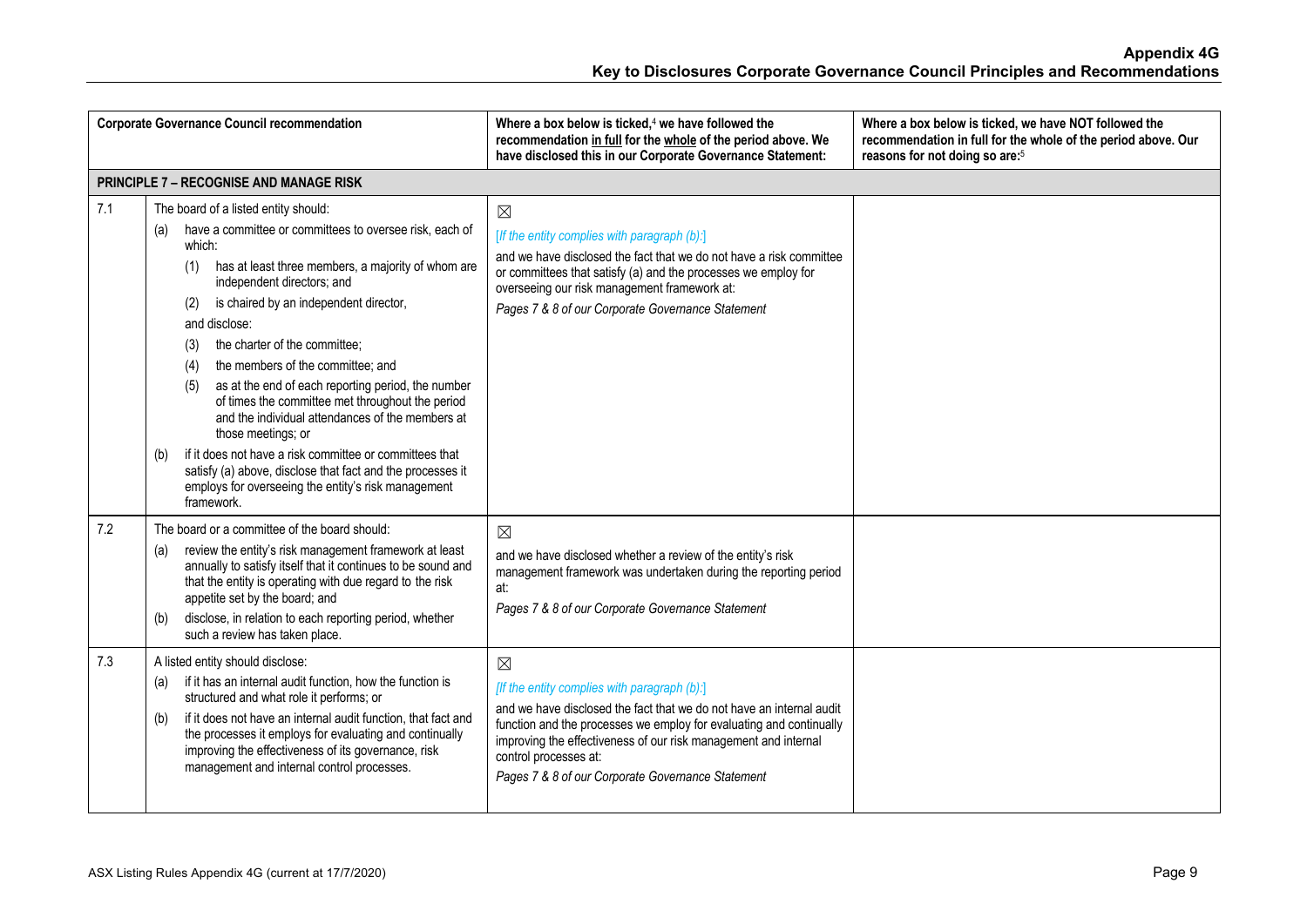| <b>Corporate Governance Council recommendation</b> |                                                                                                                                                                               | Where a box below is ticked, $4$ we have followed the<br>recommendation in full for the whole of the period above. We<br>have disclosed this in our Corporate Governance Statement:                                                                                                     | Where a box below is ticked, we have NOT followed the<br>recommendation in full for the whole of the period above. Our<br>reasons for not doing so are: <sup>5</sup> |
|----------------------------------------------------|-------------------------------------------------------------------------------------------------------------------------------------------------------------------------------|-----------------------------------------------------------------------------------------------------------------------------------------------------------------------------------------------------------------------------------------------------------------------------------------|----------------------------------------------------------------------------------------------------------------------------------------------------------------------|
| 7.4                                                | A listed entity should disclose whether it has any material<br>exposure to environmental or social risks and, if it does, how it<br>manages or intends to manage those risks. | ⊠<br>and we have disclosed whether we have any material exposure to<br>environmental and social risks at:<br>Pages 7 & 8 of our Corporate Governance Statement<br>and, if we do, how we manage or intend to manage those risks at:<br>Pages 7 & 8 of our Corporate Governance Statement |                                                                                                                                                                      |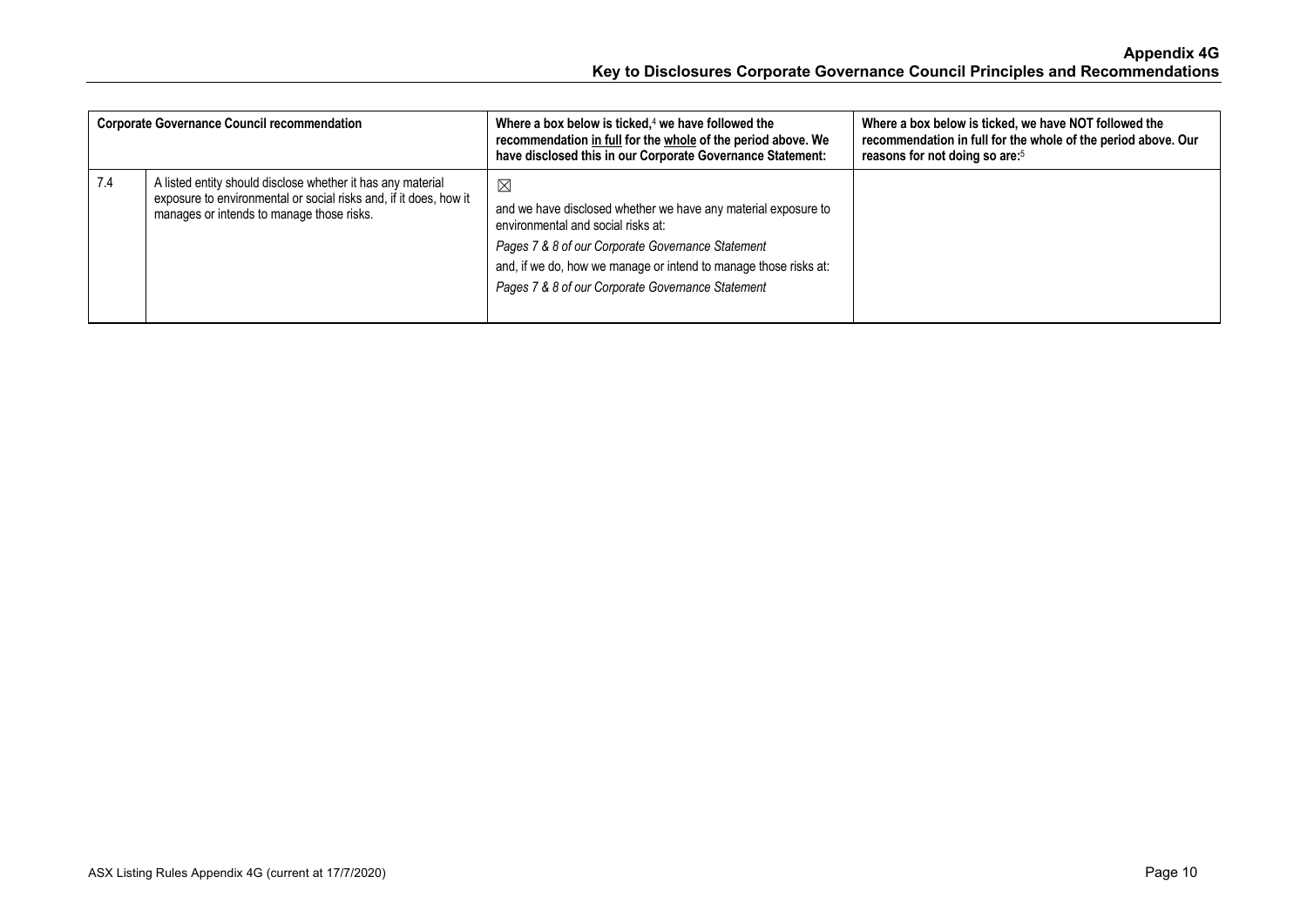| <b>Corporate Governance Council recommendation</b> |                                                                                                                                                                                                                                                                                                                                                                                                                                                                                                                                                                                                                                                                                                                                                                                                                     | Where a box below is ticked, $4$ we have followed the<br>recommendation in full for the whole of the period above. We<br>have disclosed this in our Corporate Governance Statement:                                                                                                                                          | Where a box below is ticked, we have NOT followed the<br>recommendation in full for the whole of the period above. Our<br>reasons for not doing so are: <sup>5</sup> |
|----------------------------------------------------|---------------------------------------------------------------------------------------------------------------------------------------------------------------------------------------------------------------------------------------------------------------------------------------------------------------------------------------------------------------------------------------------------------------------------------------------------------------------------------------------------------------------------------------------------------------------------------------------------------------------------------------------------------------------------------------------------------------------------------------------------------------------------------------------------------------------|------------------------------------------------------------------------------------------------------------------------------------------------------------------------------------------------------------------------------------------------------------------------------------------------------------------------------|----------------------------------------------------------------------------------------------------------------------------------------------------------------------|
|                                                    | <b>PRINCIPLE 8 - REMUNERATE FAIRLY AND RESPONSIBLY</b>                                                                                                                                                                                                                                                                                                                                                                                                                                                                                                                                                                                                                                                                                                                                                              |                                                                                                                                                                                                                                                                                                                              |                                                                                                                                                                      |
| 8.1                                                | The board of a listed entity should:<br>have a remuneration committee which:<br>(a)<br>has at least three members, a majority of whom are<br>(1)<br>independent directors; and<br>is chaired by an independent director,<br>(2)<br>and disclose:<br>the charter of the committee:<br>(3)<br>the members of the committee; and<br>(4)<br>as at the end of each reporting period, the number<br>(5)<br>of times the committee met throughout the period<br>and the individual attendances of the members at<br>those meetings; or<br>if it does not have a remuneration committee, disclose<br>(b)<br>that fact and the processes it employs for setting the level<br>and composition of remuneration for directors and senior<br>executives and ensuring that such remuneration is<br>appropriate and not excessive. | $\boxtimes$<br>[If the entity complies with paragraph (a):]<br>and we have disclosed a copy of the charter of the committee at:<br>http://www.talismanmining.com.au/about-us/corporate-governance/<br>and the information referred to in paragraphs (4) and (5) at:<br>2021 Annual Report (Directors' Report pages 15 to 19) |                                                                                                                                                                      |
| 8.2                                                | A listed entity should separately disclose its policies and<br>practices regarding the remuneration of non-executive directors<br>and the remuneration of executive directors and other senior<br>executives.                                                                                                                                                                                                                                                                                                                                                                                                                                                                                                                                                                                                       | $\boxtimes$<br>and we have disclosed separately our remuneration policies and<br>practices regarding the remuneration of non-executive directors and<br>the remuneration of executive directors and other senior executives<br>at:<br>http://www.talismanmining.com.au/about-us/corporate-governance/                        |                                                                                                                                                                      |
| 8.3                                                | A listed entity which has an equity-based remuneration scheme<br>should:<br>have a policy on whether participants are permitted to<br>(a)<br>enter into transactions (whether through the use of<br>derivatives or otherwise) which limit the economic risk of<br>participating in the scheme; and<br>disclose that policy or a summary of it.<br>(b)                                                                                                                                                                                                                                                                                                                                                                                                                                                               | $\boxtimes$<br>and we have disclosed our policy on this issue or a summary of it at:<br>http://www.talismanmining.com.au/about-us/corporate-governance/                                                                                                                                                                      |                                                                                                                                                                      |